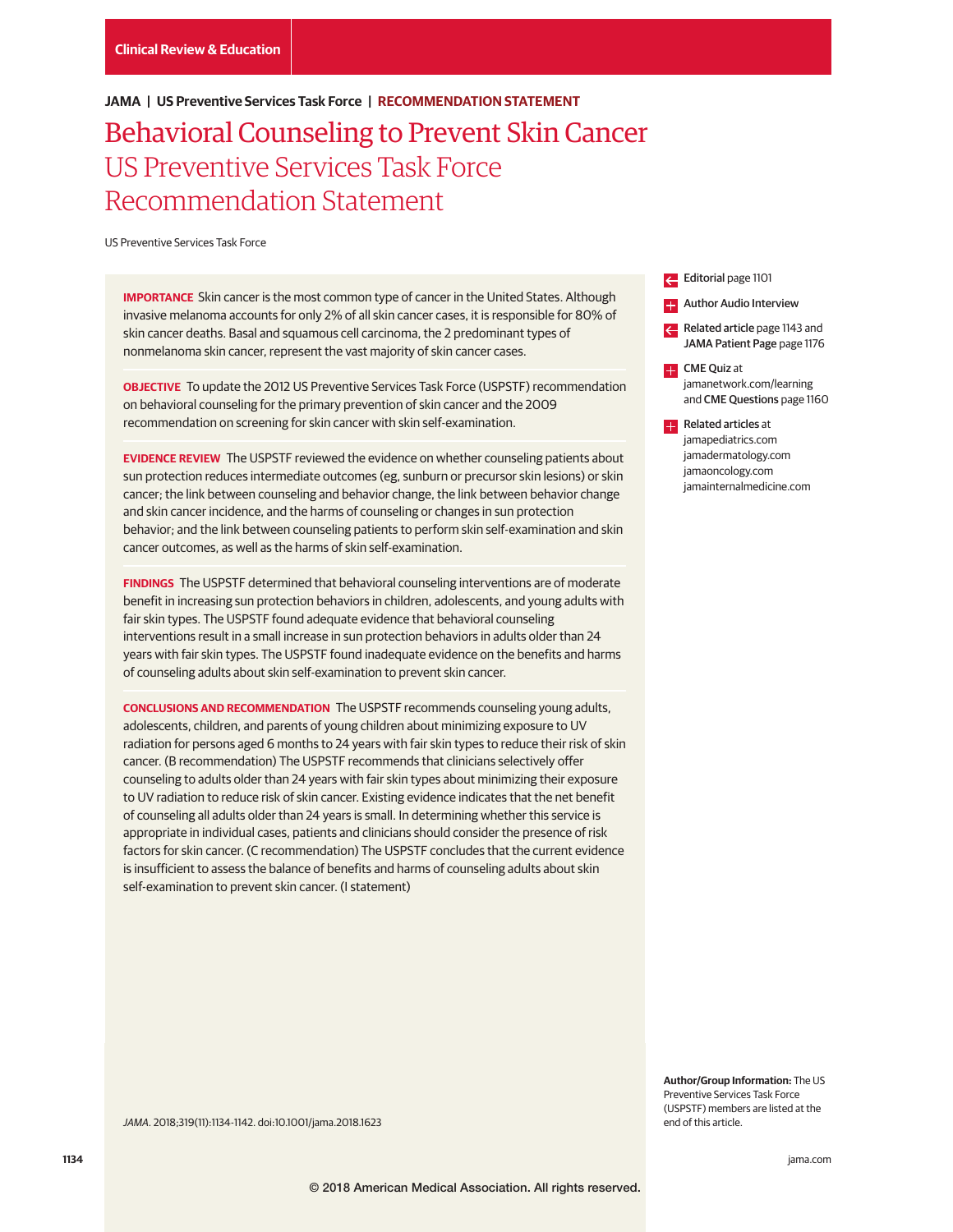The US Preventive Services Task Force (USPSTF) makes rec-<br>
preventive services for patients without obvious related<br>
signs or symptoms ommendations about the effectiveness of specific clinical signs or symptoms.

It bases its recommendations on the evidence of both the benefits and harms of the service and an assessment of the balance. The USPSTF does not consider the costs of providing a service in this assessment.

The USPSTF recognizes that clinical decisions involve more considerations than evidence alone. Clinicians should understand the evidence but individualize decision making to the specific patient or situation. Similarly, the USPSTF notes that policy and coverage decisions involve considerations in addition to the evidence of clinical benefits and harms.

# Summary of Recommendations and Evidence

The USPSTF recommends counseling young adults, adolescents, children, and parents of young children about minimizing exposure to UV radiation for persons aged 6 months to 24 years with fair skin types to reduce their risk of skin cancer (B recommendation) (Figure 1).

The USPSTF recommends that clinicians selectively offer counseling to adults older than 24 years with fair skin types about minimizing theirexposure toUV radiation to reduce risk of skin cancer. Existing evidence indicates that the net benefit of counseling all adults older than 24 years is small.In determining whether counseling is appropriate in individual cases, patients and clinicians should consider the presence of risk factors for skin cancer. (C recommendation)

See the Clinical Considerations section for information on risk assessment.

The USPSTF concludes that the current evidence is insufficient to assess the balance of benefits and harms of counseling adults about skin self-examination to prevent skin cancer. (I statement)

See the Clinical Considerations section for suggestions for practice regarding the I statement.

# Rationale

#### Importance

Skin cancer is the most common type of cancer in the United States and is generally categorized asmelanoma or nonmelanoma skin cancer. Melanoma is the fifth-leading type of incident cancer, and 2.2% of adults will be diagnosed with it in their lifetime.<sup>1</sup> Although invasive melanoma accounts for only 2% of all skin cancer cases, it is responsible for 80% of skin cancer deaths.<sup>1</sup> Basal and squamous cell carcinoma, the 2 predominant types of nonmelanoma skin cancer, represent the vast majority of skin cancer cases. There were an estimated 3.3 million new cases of nonmelanoma skin cancer in 2012 and an estimated 91 270 new cases of melanoma skin cancer in 2018.<sup>1</sup>

# Recognition of Risk Status

Exposure to UV radiation during childhood and adolescence increases the risk of skin cancer later in life, especially when more severe damage occurs, such as with severe sunburns. Persons with fair skin types (ivory or pale skin, light hairandeye color, freckles, or those who sunburn easily) are at increased risk of skin cancer. Persons who use tanning beds and those with a history of sunburns or previous skin cancer are also at substantially increased risk of skin cancer. Other factors that further increase risk include an increased number of nevi (moles) and atypical nevi, family history of skin cancer, HIV infection, and history of receiving an organ transplant. Most studies of interventions to increase sun protection behaviors have been limited to persons with fair skin types. $2-4$ 

#### Benefits of Behavioral Counseling Interventions

Behavioral counseling interventions target sun protection behaviors to reduce UV radiation exposure. UV radiation is a known carcinogen<sup>5</sup> that damages DNA and causes most skin cancer cases.<sup>6</sup> A substantial body of observational evidence demonstrates that the strongest connection between UV radiation exposure and skin cancer results from exposure in childhood and adolescence. Sun protection behaviors include the use of broad-spectrum sunscreen with a sun-protection factor of 15 or greater; wearing hats, sunglasses, or sun-protective clothing; avoiding sun exposure; seeking shade during midday hours (10 AM to 4 PM); and avoiding indoor tanning bed use.

The USPSTF found adequate evidence that behavioral counseling interventions available in or referable from a primary care setting result in a moderate increase in the use of sun protection behaviors for persons aged 6 months to 24 years with fair skin types.

The USPSTF found adequate evidence that behavioral counseling interventions available in or referable from a primary care setting result in a small increase in the use of sun protection behaviors for persons older than 24 years with fair skin types.

The USPSTF found insufficient evidence regarding the benefits of counseling adults about skin self-examination to prevent skin cancer.

## Harms of Behavioral Counseling Interventions

The USPSTF found adequate evidence that the harms related to behavioral counseling interventions and sun protection behaviors in young persons or adults are small. The USPSTF found inadequate evidence regarding the harms of counseling adults about skin selfexamination.

# USPSTF Assessment

The USPSTF concludes with moderate certainty that behavioral counseling interventions have a moderate net benefit for young adults, adolescents, and children aged 6 months to 24 years with fair skin types.

The USPSTF concludes with moderate certainty that behavioral counseling interventions have a small benefit in adults older than 24 years with fair skin types.

The USPSTF concludes that the current evidence is insufficient to assess the balance of benefits and harms of counseling adults about skin self-examination.

# Clinical Considerations

# Patient Population Under Consideration

This recommendation applies to asymptomatic persons without a history of skin cancer (Figure 2). Because most trials of skin cancer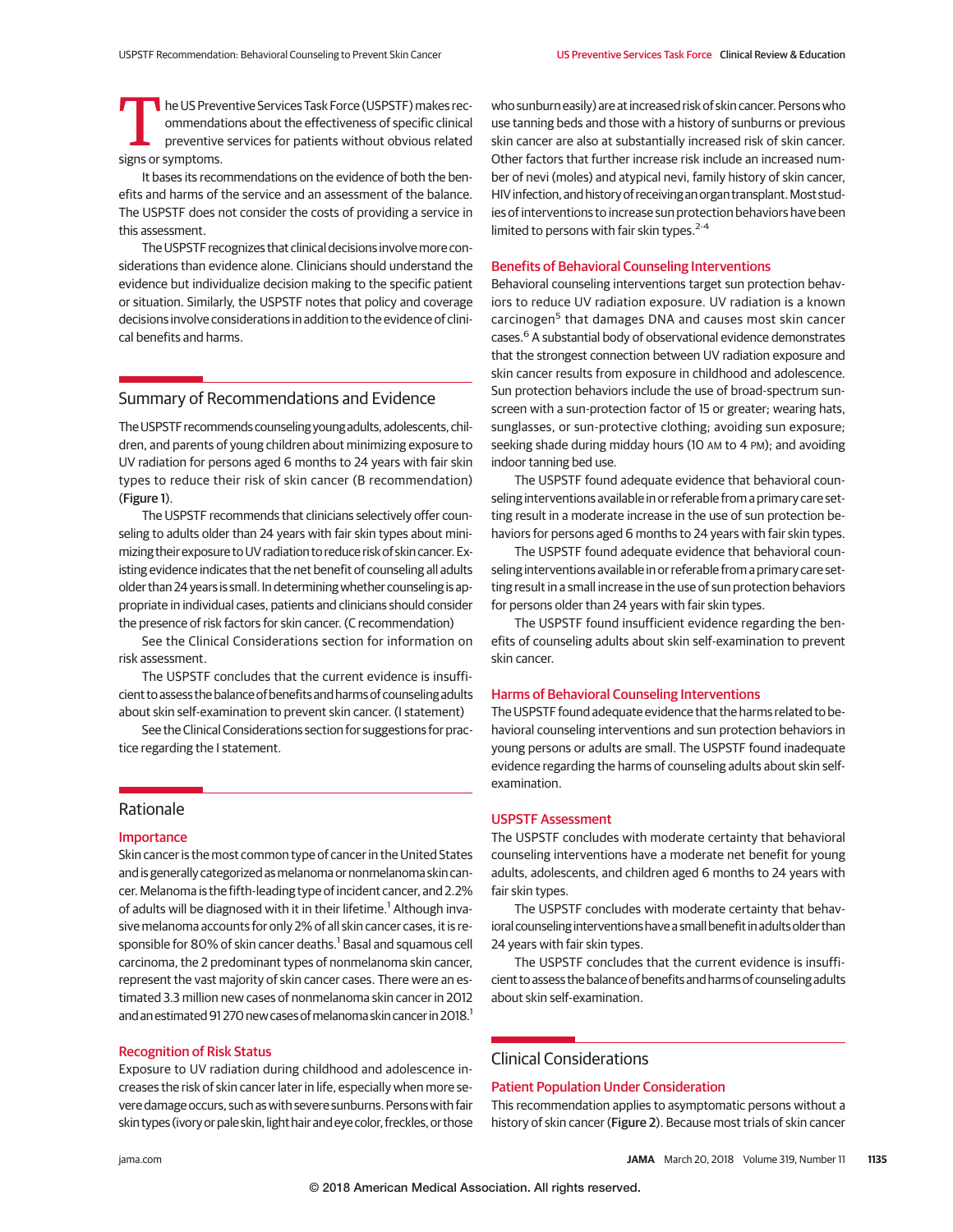# Figure 1. US Preventive Services Task Force (USPSTF) Grades and Levels of Certainty

#### What the USPSTF Grades Mean and Suggestions for Practice

| Grade     | <b>Definition</b>                                                                                                                                                                                                                                  | <b>Suggestions for Practice</b>                                                                                                                                                                                |
|-----------|----------------------------------------------------------------------------------------------------------------------------------------------------------------------------------------------------------------------------------------------------|----------------------------------------------------------------------------------------------------------------------------------------------------------------------------------------------------------------|
| A         | The USPSTF recommends the service. There is high certainty that the net benefit is substantial.                                                                                                                                                    | Offer or provide this service.                                                                                                                                                                                 |
| в         | The USPSTF recommends the service. There is high certainty that the net benefit is moderate, or<br>there is moderate certainty that the net benefit is moderate to substantial.                                                                    | Offer or provide this service.                                                                                                                                                                                 |
|           | The USPSTF recommends selectively offering or providing this service to individual patients<br>based on professional judgment and patient preferences. There is at least moderate certainty<br>that the net benefit is small.                      | Offer or provide this service for selected<br>patients depending on individual<br>circumstances.                                                                                                               |
| D         | The USPSTF recommends against the service. There is moderate or high certainty that the service<br>has no net benefit or that the harms outweigh the benefits.                                                                                     | Discourage the use of this service.                                                                                                                                                                            |
| statement | The USPSTF concludes that the current evidence is insufficient to assess the balance of benefits<br>and harms of the service. Evidence is lacking, of poor quality, or conflicting, and the balance of<br>benefits and harms cannot be determined. | Read the Clinical Considerations section<br>of the USPSTF Recommendation<br>Statement. If the service is offered,<br>patients should understand the<br>uncertainty about the balance of benefits<br>and harms. |

# USPSTF Levels of Certainty Regarding Net Benefit

| <b>Level of Certainty</b>                                                                                                                                                                                                                                                                                                                                                                                           | <b>Description</b>                                                                                                                                                                                                                                                                                                                                                                                                                                                                                                                                                                                |  |
|---------------------------------------------------------------------------------------------------------------------------------------------------------------------------------------------------------------------------------------------------------------------------------------------------------------------------------------------------------------------------------------------------------------------|---------------------------------------------------------------------------------------------------------------------------------------------------------------------------------------------------------------------------------------------------------------------------------------------------------------------------------------------------------------------------------------------------------------------------------------------------------------------------------------------------------------------------------------------------------------------------------------------------|--|
| High                                                                                                                                                                                                                                                                                                                                                                                                                | The available evidence usually includes consistent results from well-designed, well-conducted studies in representative primary care<br>populations. These studies assess the effects of the preventive service on health outcomes. This conclusion is therefore unlikely to be<br>strongly affected by the results of future studies.                                                                                                                                                                                                                                                            |  |
| Moderate                                                                                                                                                                                                                                                                                                                                                                                                            | The available evidence is sufficient to determine the effects of the preventive service on health outcomes, but confidence in the estimate<br>is constrained by such factors as<br>the number, size, or quality of individual studies.<br>inconsistency of findings across individual studies.<br>limited generalizability of findings to routine primary care practice.<br>lack of coherence in the chain of evidence.<br>As more information becomes available, the magnitude or direction of the observed effect could change, and this change may be large<br>enough to alter the conclusion. |  |
| Low                                                                                                                                                                                                                                                                                                                                                                                                                 | The available evidence is insufficient to assess effects on health outcomes. Evidence is insufficient because of<br>the limited number or size of studies.<br>important flaws in study design or methods.<br>inconsistency of findings across individual studies.<br>gaps in the chain of evidence.<br>findings not generalizable to routine primary care practice.<br>lack of information on important health outcomes.<br>More information may allow estimation of effects on health outcomes.                                                                                                  |  |
| The USPSTF defines certainty as "likelihood that the USPSTF assessment of the net benefit of a preventive service is correct." The net benefit is defined as<br>benefit minus harm of the preventive service as implemented in a general, primary care population. The USPSTF assigns a certainty level based on the nature<br>of the overall evidence available to assess the net benefit of a preventive service. |                                                                                                                                                                                                                                                                                                                                                                                                                                                                                                                                                                                                   |  |

USPSTF indicates US Preventive Services Task Force.

counseling predominantly include persons with fair skin types, the USPSTF limited its recommendation to this population.

# Assessment of Risk

Persons with fair skin types (ivory or pale skin, light eye color, red or blond hair, freckles, those who sunburn easily) are at increased risk of skin cancer and should be counseled. Other factors that further increase risk include a history of sunburns, previous use of indoor tanning beds, and a family or personal history of skin cancer. Persons with an increased number of nevi and atypical nevi are at increased risk of melanoma. Persons with a compromised immune system (eg, persons living with HIV, persons who have received an organ transplant) are at increased risk of skin cancer.

# Behavioral Counseling Interventions

All studies conducted in children and adolescents focused on sun protection behaviors; most were directed at parents, and some provided child-specific materials or messages. Half of the interventions included face-to-face counseling, and all included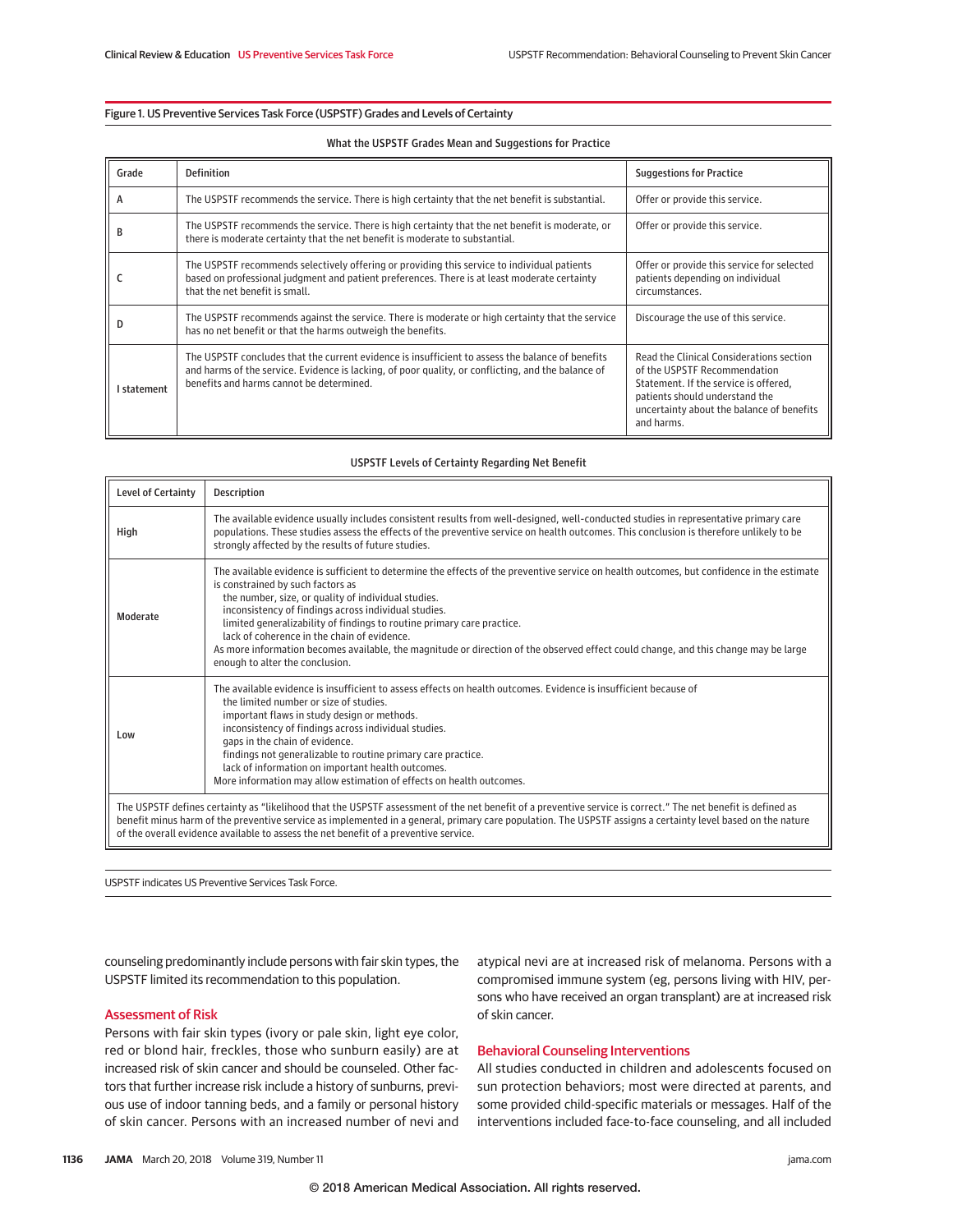#### Figure 2. Clinical Summary: Behavioral Counseling to Prevent Skin Cancer

| Population                                       | Young adults, adolescents, children, and<br>parents of young children with fair skin type                                                                                                                                                                                                                                                                                                                                                                                                                                                                                                                                                     | Adults older than 24 years with fair<br>skin tvpe                          | Skin self-examination in adults  |  |
|--------------------------------------------------|-----------------------------------------------------------------------------------------------------------------------------------------------------------------------------------------------------------------------------------------------------------------------------------------------------------------------------------------------------------------------------------------------------------------------------------------------------------------------------------------------------------------------------------------------------------------------------------------------------------------------------------------------|----------------------------------------------------------------------------|----------------------------------|--|
| Recommendation                                   | Counsel about minimizing exposure to<br>UV radiation.                                                                                                                                                                                                                                                                                                                                                                                                                                                                                                                                                                                         | Selectively offer counseling about<br>minimizing exposure to UV radiation. | No recommendation.               |  |
|                                                  | Grade: B                                                                                                                                                                                                                                                                                                                                                                                                                                                                                                                                                                                                                                      | Grade: C                                                                   | Grade: I (insufficient evidence) |  |
|                                                  |                                                                                                                                                                                                                                                                                                                                                                                                                                                                                                                                                                                                                                               |                                                                            |                                  |  |
| <b>Risk Assessment</b>                           | Ultraviolet radiation exposure during childhood and adolescence increases risk of skin cancer later in life, especially when more severe<br>damage occurs. Persons with fair skin type (light hair and eye color, freckles, those who sunburn easily) are at increased risk of skin<br>cancer. Persons who use tanning beds and those with a history of sunburns or previous skin cancer are also at greatly increased risk<br>of skin cancer. Other factors that increase risk include an increased number of nevi (moles) and atypical nevi, family history of skin<br>cancer, HIV infection, and history of receiving an organ transplant. |                                                                            |                                  |  |
| <b>Behavioral</b><br>Counseling<br>Interventions | Behavioral counseling interventions target sun protection behaviors to reduce UV radiation exposure, including use of broad-spectrum<br>sunscreen with a sun-protection factor of 15 or greater; wearing hats, sunglasses, or sun-protective clothing; avoiding sun exposure;<br>seeking shade during midday hours (10 AM to 4 PM); and avoiding indoor tanning use.                                                                                                                                                                                                                                                                          |                                                                            |                                  |  |

| <b>Other Relevant</b><br><b>USPSTF</b><br><b>Recommendations</b> | The USPSTF has issued a recommendation on screening for skin cancer in adults. |
|------------------------------------------------------------------|--------------------------------------------------------------------------------|

For a summary of the evidence systematically reviewed in making this recommendation, the full recommendation statement, and supporting documents, please go to https://www.uspreventiveservicestaskforce.org.



USPSTF indicates US Preventive Services Task Force.

print materials. Three studies provided the intervention in conjunction with well-child visits. The majority of studies conducted in young adults and adults focused on improving sun protection behaviors, and 2 studies used "appearance-focused" messages. The mode of delivery varied and included mail-based, face-toface or telephone counseling, and technology-based (text messages, online programs and modules, personal UV facial photographs) interventions.<sup>2</sup>

# Suggestions for Practice Regarding the I Statement

# Potential Preventable Burden

Counseling adults about performing skin self-examination appears to result in an increase of such examinations. The potential benefit of behavioral counseling about skin self-examination is uncertain because of the lack of evidence on the link between behavior change and skin cancer or other health outcomes. In addition, there is no evidence about the incremental benefit that might occur with skin self-examination above the benefit from counseling for sun protection behaviors and from current levels of skin examinations being performed by clinicians.

# Potential Harms

Skin self-examination is performed by the patient and is noninvasive. Psychosocial harms, such as anxiety or cancer worry, are possible. If skin self-examination leads to biopsy, procedural harms such as pain, bleeding, scarring, or infection could occur.<sup>7</sup>

# Current Practice

The frequency of behavioral counseling for skin self-examination in the asymptomatic population is not well known.

. ΙΔΜΑ

# Additional Approaches to Prevention

The Community Preventive Services Task Force recommends child care center–based, primary and middle school–based, and multicomponent community-wide interventions for the prevention of skin cancer.<sup>8</sup> These interventions combine school- and community-based communications and policy to increase preventive behaviors (eg, covering up, using shade, or avoiding the sun during peak UV hours) among certain populations in specific settings.

The US Food and Drug Administration (FDA) provides information to help guide patients and clinicians regarding sun protection and the use and effectiveness of broad-spectrum sunscreen.<sup>9</sup> The FDA has determined that broad-spectrum sunscreens with a sun-protection factor of 15 or greater, reapplied at least every 2 hours, protect against both UVA and UVB radiation and reduce the risk of skin cancer and early skin aging. The FDA also provides consumer education materials on the dangers of indoor tanning.<sup>10</sup>

The Environmental Protection Agency provides a variety of educational tools regarding sun safety, including state-specific information, and interactive widgets and smartphone applications that forecast UV exposure by zip code or city. It also provides sun safety fact sheets and handouts, including ageappropriate materials.<sup>11</sup>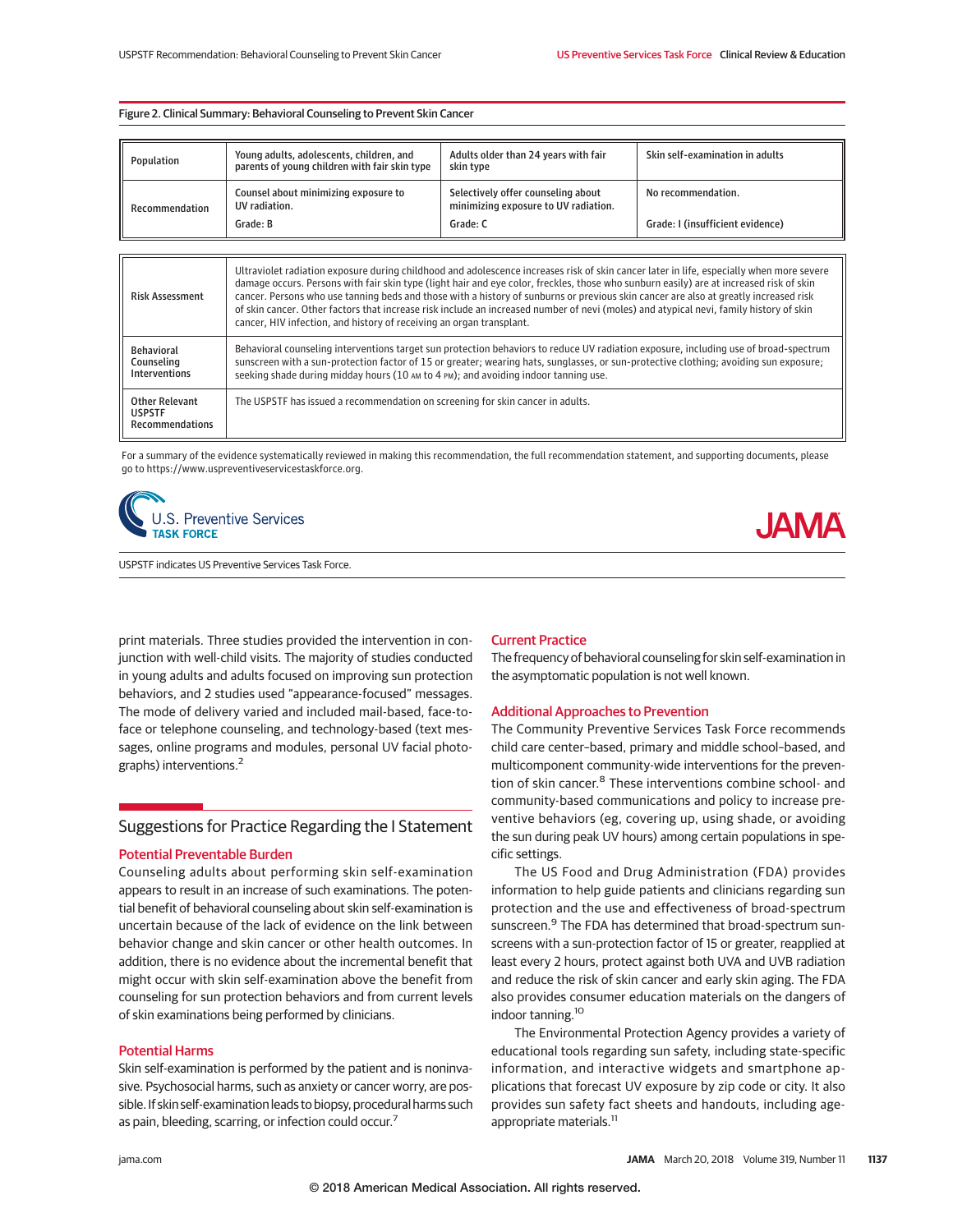## Useful Resources

The USPSTF has issued a recommendation on screening for skin cancer in adults.<sup>12</sup>

#### Other Considerations

# Implementation

Interventions included tailored mailings, print materials, and in-person counseling by health professionals. Interventions for children were directed mostly toward parents; some materials were child-specific. Counseling interventions for children, their parents, or both provided messages focused on increasing sun protection behaviors (eg, using sunscreen, avoiding midday sun, wearing sun-protective clothing). Some print-based interventions included materials tailored to the child's risk level, barriers to change, self-efficacy, or other factors. Health professionals providing in-person counseling included primary care clinicians and health educators.

One trial of an intervention involving children 3 years and younger used clinician counseling and print materials for parents promoting child sun protection with sun protection aids (sunscreen samples and hat).<sup>13</sup> Several trials in children aged 3 to 10 years used standard or tailored mailings over 1 to 36 months.<sup>14-17</sup> One study also included a DVD in addition to a standard mailing promoting sun protection. One trial used a 1-day, in-person parent education session with a children's video, print materials, and sun protection aids (shirt, hat, and sunscreen). For the single study in adolescents, clinicians directly counseled participants, with 4 follow-up telephone counseling sessions by a health educator over 18 months; mailed materials and sunscreen samples were also used.

In the 16 trials among adults, interventions included a variety of messages and components, conducted in a range of settings.<sup>2,4</sup> Technology-based interventions included an interactive web program and tailored text messages on sun protection, as well as appearance-focused print materials. The web program study reported reduced sunburns after the intervention, which provided information on topics such as indoor tanning, UV radiation exposure and health, skin cancer, sunscreen, and skin examination. Each module took about 10 minutes to complete and included a goalsetting section. Other interventions that increased sun protection behaviors in adults included mailed print materials containing personalized risk feedback and recommendations, self-monitoring aids for UV exposure, and skin cancer prevention and detection information; individualized computer reports; and an interactive educational computer program on skin cancer prevention that provided individual feedback on personal risk of skin cancer.

#### Research Needs and Gaps

A better understanding of the effectiveness of counseling on the use of sun protection behaviors in adults 25 years and older is needed to address the key evidence gap on counseling for this age group. Research that evaluates the association between UV exposure during adulthood and skin cancer risk would also be valuable.

In addition, studies regarding the effectiveness of counseling persons without a fair skin type are lacking. Ideally, research studies would provide measurements of sun exposure, sunburn, precursor skin lesions, and cancer among large trial populations, with an emphasis on behaviors and health outcomes among persons who receive an intervention focused on sun protection behaviors. Such studies would also assess whether these behaviors continue after trial completion. These cohorts should include populations with diverse skin colors and should include adolescents, young adults, and preschool-aged children and their parents. These studies may be used to further develop technologies and vehicles for administering relevant interventions for behavior change in the primary care setting, especially among nonwhite persons, young adults, and persons who practice indoor or outdoor tanning. Further evidence is needed to assess the balance of benefits and harms of counseling adults about skin self-examination to prevent skin cancer and premature death.

# Discussion

# Burden of Disease

Skin cancer is the most common type of cancer. Melanoma is less common than basal or squamous cell carcinoma but has a much higher death rate. In 2018, an estimated 91 270 new cases of melanoma are expected, representing 5.2% of all new cancer cases.<sup>1</sup> An estimated 9730 persons will die of the disease, representing 1.6% of all cancer deaths.<sup>18</sup> Although age-adjusted incidence rates have increased from 1989 to 2014 (from 13.7 to 25.2 cases per 100 000 persons), the death rate has remained fairly stable over the same period (from 2.7 to 2.6 deaths per 100 000 persons).<sup>18</sup> Adults older than 50 years; men; and persons with fair skin types are at increased risk. Melanoma is most frequently diagnosed among adults aged 65 to 74 years; death rates are highest among the middleaged and elderly. Melanoma is 5 times more common among Hispanic adults and 25 times more common among white than African American adults.<sup>18</sup>

Nonmelanoma skin cancer, of which most cases are basal and squamous cell skin cancer, is associated with a substantial burden to the patient but rarely results in death. Basal cell skin cancer constitutes about 80% of nonmelanoma skin cancer cases, and squamous cell skin cancer constitutes about 20%.<sup>6</sup> In general, nonmelanoma skin cancer accounts for a small percentage of all cancer deaths, mostly in older adults or persons with a compromised immune system. An estimated 2000 persons die from nonmelanoma skin cancer each year.<sup>6</sup> The true prevalence of nonmelanoma skin cancer is difficult to estimate because it is not a required cancer for registry entry; an estimated 5.4 million cases were diagnosed in 3.3 million persons in 2012.<sup>6</sup>

## Scope of Review

The USPSTF commissioned a systematic evidence review to update its 2012 recommendation on behavioral counseling for the primary prevention of skin cancer<sup>19</sup> and its 2009 recommendation on screening for skin cancer with skin self-examination.<sup>20</sup> The review<sup>2,4</sup> focused on direct evidence that counseling patients about sun protection reduces intermediate outcomes (eg, sunburn or precursor skin lesions) or skin cancer. The review also sought evidence on the link between counseling and behavior change, the link between behavior change and skin cancer incidence, and the harms of counseling or changes in sun protection behavior. In addition, the review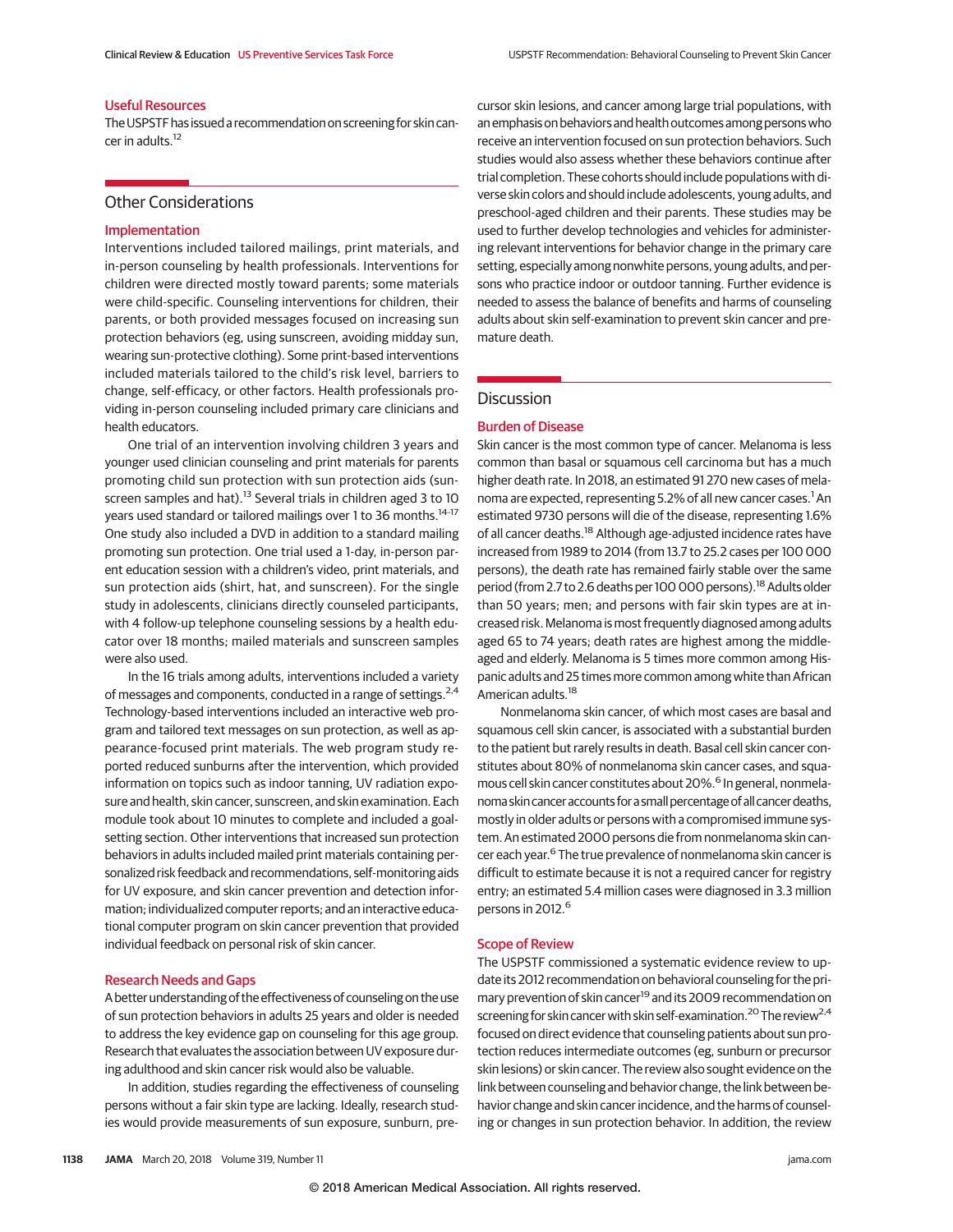examined evidence regarding counseling patients to perform skin self-examination and skin cancer outcomes and the harms of skin self-examination.

# Effectiveness of Behavioral Counseling Interventions to Change Behavior

Many counseling interventions were found to be moderately effective in modifying sun protection behaviors among children, adolescents, and young adults but less effective in adults. Both traditional cancer prevention and appearance-focused messages (ie, stressing the aging effects of UV radiation on the skin) increased sun protection behaviors compared with control groups.

Of the 6 trials that evaluated the effect of interventions on sun protection behaviors among children and adolescents, 5 reported a statistically significant improvement in parent-reported composite scores of child sun protection behaviors compared with control groups.13,15,17,21,22 Four of the 6 trials specifically targeted children aged 3 to 10 years, 1 trial focused on children from birth to 3 years, and 1 trial focused on adolescents aged 11 to 15 years. Among the 4 trials in children aged 3 to 10 years, 3 showed statistically significant differences in changes in sun protection behavior and sunscreen use at 3 months to 3 years of follow-up.<sup>14-16</sup>

A cluster randomized clinical trial<sup>13</sup> that provided counseling to parents of newborns in a series of 4 well-child visits showed statistically significant improvement in composite sun protection scores in the intervention group. However, most individual measures were not statistically significant, and it was difficult to determine the clinical relevance of the small improvements. An in-person counseling intervention targeting adolescents and involving clinicians and health educators showed that sun protection scores were higher in the intervention group than in the control group at 2 years of follow-up.<sup>21</sup>

Adequate evidence of the effectiveness of counseling interventions was found in 2 of the 3 fair-quality trials conducted among young adults. In a web-based study of 18- to 25-year olds, participants viewed an interactive 12-module web program featuring 10-minute topics such as indoor tanning, UV exposure and health, skin cancer, and skin examination.<sup>22</sup> At 3 months of follow-up, there was a significant improvement in past-month UV exposure and sun protection behaviors, sunscreen use, outdoor tanning, and skin self-examination. Another study (a randomized clinical trial) used a video intervention, with or without UV facial photography; the intervention showed no effect on composite sun protection scores.<sup>23</sup> In the third young adult study, women who used indoor tanning were given a 24-page booklet that detailed the effects of UV radiation and indoor tanning and appearance-enhancing alternatives to indoor tanning. At 6 months of follow-up, there was a significantly smaller increase in indoor tanning sessions in the past 3 months in the intervention group than in the control group.<sup>24</sup>

Evidence of the effectiveness of counseling interventions in adults older than 24 years is mixed. Six of 12 trials that addressed sun protection behavior composite scores in adults found an increase in such behaviors compared with control groups.2,4 Three of these interventions promoted sun protection with tailored mailings, 2 used interactive online programs, and 1 used tailored text messages. Four of 7 trials assessing sunscreen use found an increase in this outcome. Of 3 trials of self-reported indoor tanning behavior, only 1 trial using an appearance-focused intervention among young female adults noted a significant improvement compared with the control group.<sup>24</sup> Effective interventions were more often of longer duration or had more frequent contacts with participants during the study period.

Trials of counseling interventions that focused on counseling patients to perform skin self-examination as a means of reducing skin cancer risk were inconclusive. A trial with more than 1300 participants showed that those who received a skin self-examination counseling intervention did not have significant differences in the incidence of skin cancer cases or atypical nevi compared with those in the control group at 12 months of follow-up.<sup>25</sup> Several studies showed that skin self-examination interventions increase the likelihood of participants reporting that they perform skin self-examination.<sup>2,4</sup> Additional studies are needed to determine the direct effect of skin self-examination on skin cancer risk.

# Link Between Behavior Change and Cancer Risk Sun Exposure

Total and recreational sun exposure during childhood is associated with increased melanoma risk. Studies that measured long-term or total sun exposure showed mixed association between increased sun exposure and skin cancer risk. Several fair- to good-quality studies demonstrated a link between adult recreational exposure to UV radiation and increased melanoma risk.<sup>3</sup> One large population-based study showed increased risk of both melanoma incidence and melanoma death with higher quartiles of UV exposure.<sup>26</sup> Two recent meta-analyses and 2 cohort studies also showed an increased risk of nonmelanoma skin cancer in persons with increased exposure to ambient UV radiation.<sup>2</sup>

## Indoor Tanning

Indoor tanning is associated with increased melanoma risk, and younger age at first indoor tanning exposure increases this risk.<sup>27</sup> A meta-analysis provided evidence of a dose-response relationship between melanoma risk and indoor tanning in women younger than 50 years.<sup>28</sup> Four studies found that increasing indoor tanning frequency was associated with increased melanoma risk. Two systematic reviews, 1 cohort study, and 1 case-control study found evidence that having ever used indoor tanning was associated with increased risk of squamous cell and basal cell carcinoma compared with never having used indoor tanning.<sup>29-32</sup>

#### Sunscreen Use

Two studies in adults provided new evidence of a protective effect of sunscreen use. One study, which was considered by the USPSTF for its previous recommendation statement, analyzed long-term follow-up data from a randomized clinical trial. In this study, intervention group participants applied sunscreen daily, while control group participants continued their usual behavior. At 4.5 years, the intervention group had a decreased risk of squamous cell carcinoma.<sup>33</sup> Ten years after conclusion of the trial, the intervention group had half as many incident melanomas as the control group. Overall, melanoma risk was reduced in the intervention group compared with the control group and was most pronounced for invasive melanoma compared with in situ melanoma.<sup>34</sup> A large US case-control study also demonstrated a lower likelihood of melanoma in persons routinely using sunscreen compared with those who do not.<sup>29</sup>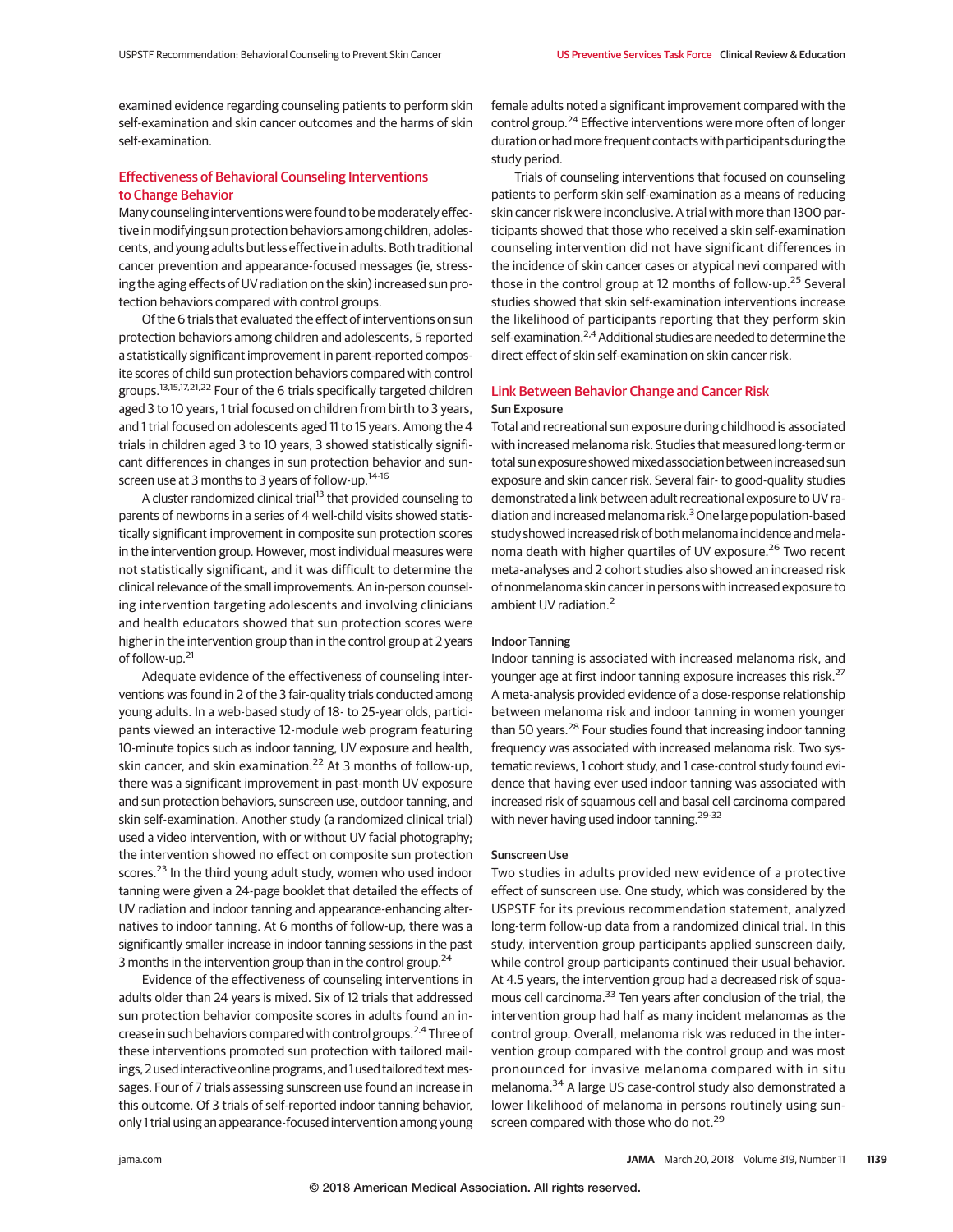# Skin Self-Examination and Health Outcomes

Evidence on the effectiveness of skin self-examination in reducing death or illness is lacking. One 20-year follow-up study showed no association between skin self-examination and skin cancer death.<sup>35</sup>

# Potential Harms of Behavioral Counseling Interventions

Potential harms of interventions promoting sun protection behaviors include skin reactions to sunscreen lotion, vitamin D deficiency, reduced physical activity due to avoiding the outdoors, and a paradoxical increase in sun exposure from a false reassurance of protection from sunscreen use. Sunscreen use can be associated with numerous transient skin reactions, including allergic, irritant, and photoallergic contact dermatitis. Although vitamin D deficiency is a hypothetical harm of sun avoidance, recent studies have not shown an association between sunscreen use and decreased vitamin D levels. Among the sparse evidence available, 1 study suggested that sun protection behaviors do not lead to decreased physical activity or increased body mass index.<sup>36</sup> Older studies reported that sunscreen use did not result in an intentional increase in sun exposure, but 2 recent studies showed that sunscreen use was associated with higher likelihood of multiple sunburns. 37,38

Persons who performed skin self-examination were more likely to subsequently undergo a skin procedure compared with those who did not, as evidenced by 1 trial, indicating a potential harm of skin self-examination. Although melanoma death rates have remained stable, the increasing number of skin biopsies and rising melanoma incidence over recent decades provide evidence for overdiagnosis.<sup>39</sup>

## Estimate of Magnitude of Net Benefit

The USPSTF determined that behavioral counseling interventions are of moderate benefit in increasing sun protection behaviors in children, adolescents, and young adults with fair skin types. The link of behavior change to outcomes is supported by several trialsanda substantial body of observational evidence showing that the strongest connection between UV radiation exposure and skin cancer stems from exposure in childhood and adolescence. Evidence of a connection between sun exposure in adulthood and melanoma is less robust than in childhood. The USPSTF found adequate evidence that the harms related to counseling or sun protection behaviors are small. The USPSTF concludes with moderate certainty that the net benefit of counseling to decrease UV exposure and reduce skin cancer risk is moderate in children, adolescents, and young adults aged 6 months to 24 years.

The USPSTF found adequate evidence that behavioral counseling interventions result in a small increase in sun protection behaviors in adults older than 24 years. The harms of counseling are small. The USPSTF determined that the evidence supporting a link between decreased UV exposure in adulthood and skin cancer risk is adequate. The USPSTF concludes with moderate certainty that the net benefit of counseling to decrease UV exposure and reduce skin cancer risk is small in adults older than 24 years.

The USPSTF found inadequate evidence on the benefits and harms of counseling adults about skin self-examination to prevent skin cancer. Therefore, the USPSTF concludes that the current evidence is insufficient to assess the balance of benefits and harms of counseling adults about skin self-examination to prevent skin cancer.

#### How Does Evidence Fit With Biological Understanding?

UV radiation from both solar and artificial sources has been classified as a human carcinogen by national and international organizations. Epidemiologic evidence suggests that the effect of UV radiation exposure from typical doses of sunlight varies over the life span, with some evidence of a window of biological vulnerability in childhood and adolescence that translates into increased skin cancer risk later in life. Much of the available evidence concerns the most common skin lesions, nonmalignant neoplasia and basal cell and squamous cell cancer. It remains unclear whether the same mechanisms apply to melanoma risk. For all 3 types of cancer, increasing intermittent or recreational sun exposure and total sun exposure are linked to increased risk. Artificial UV radiation, specifically indoor tanning, is also associated with an increased risk of skin cancer. Indoor tanning before age 35 years, for more than 10 tanning sessions over a lifetime, and for longer than 1 year have been linked to increased cancer risk.

# Response to Public Comments

A draft version of this recommendation statement was posted for public comment on the USPSTF website from October 10 to November 6, 2017. In response to public comments, the USPSTF clarified the definition of fair skin type for the purposes of this recommendation. Comments requested more details about the behavioral counseling interventions, and the USPSTF provided additional information on implementation strategies. Several comments requested clarification about why skin self-examination is included in this recommendation; the USPSTF clarified that this recommendation addresses several preventive counseling interventions, including evidence about primary care clinicians counseling patients to perform skin self-examination. The USPSTF also added suggestions for practice regarding the I statement, information on newer technologies, and further information on the evidence for the different age ranges in the recommendations.

# Update of Previous USPSTF Recommendation

This recommendation replaces the 2012 USPSTF recommendation on counseling about skin cancer prevention<sup>19</sup> and the skin self-examination portion of the 2009 USPSTF recommendation on screening for skin cancer.<sup>20</sup> In this updated recommendation, the USPSTF expanded the age range for behavioral counseling interventions to include persons aged 6 months to 24 years with fair skin types (the previous recommendation applied to persons aged 10 to 24 years, based on the evidence available at that time). Recent studies in children younger than 10 years resulted in the USPSTF extending the lower end of the age range to 6 months, the minimum age recommended for sunscreen use. Based on additional evidence since the prior recommendation, the USPSTF now also recommends that clinicians consider selectively offering counseling to adults older than 24 years with fair skin types. As in 2012, the evidence on persons without a fair skin type remains insufficient for this population to be included in the recommendation statement. The evidence continues to be insufficient to assess the balance of benefits and harms of counseling adults about skin self-examination to prevent skin cancer, as it was in 2009.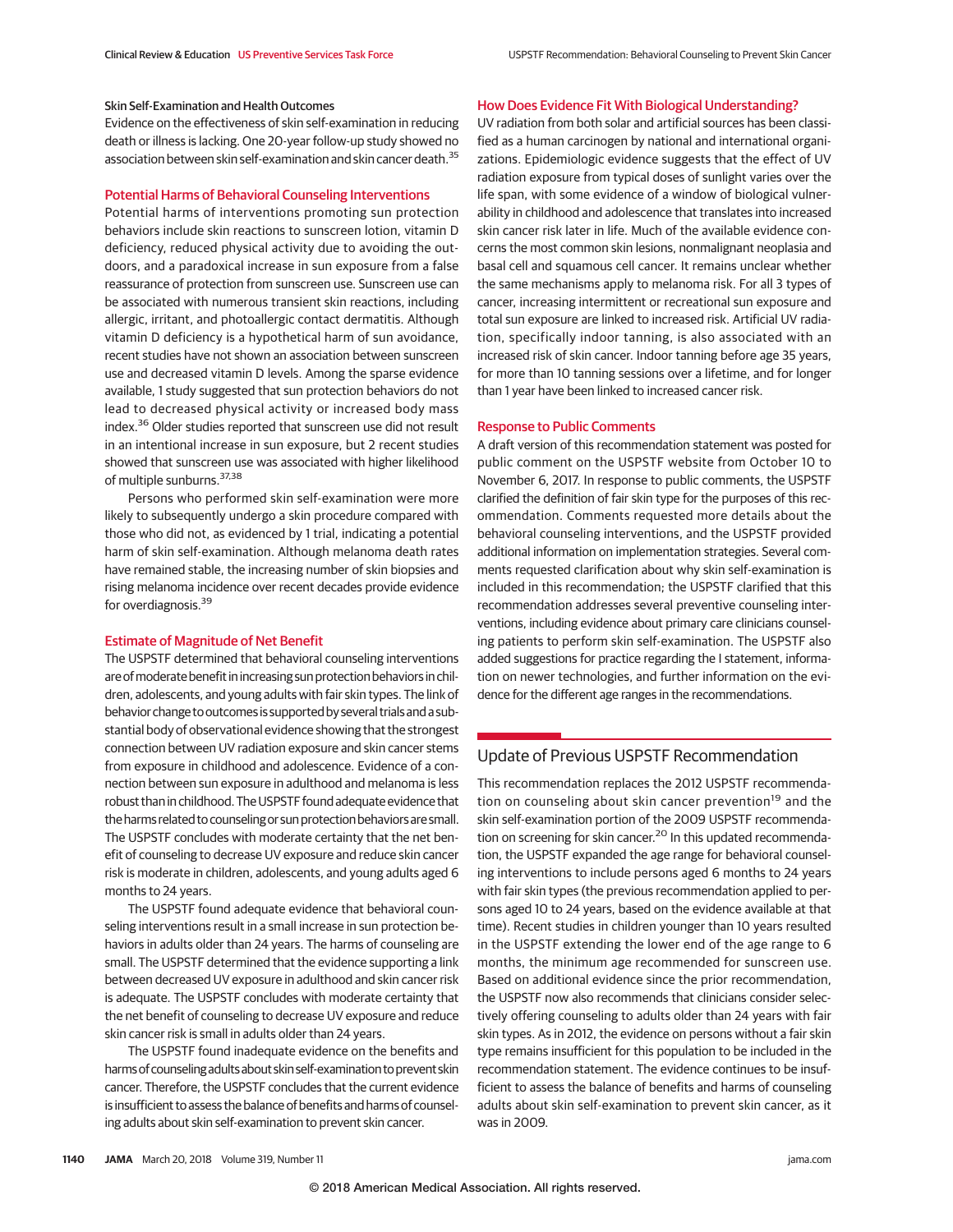# Recommendations of Others

The US Surgeon General, <sup>40</sup> American Cancer Society, <sup>41</sup> American College of Obstetricians and Gynecologists,<sup>42</sup> American Academy of Pediatrics, <sup>43</sup> Royal Australian College of General Practitioners, <sup>44</sup> and the World Health Organization's International Agency for Research on Cancer45 endorse the involvement of clinicians in counseling patients about skin cancer prevention.

The Community Preventive Services Task Force recommends education and policy approaches to encourage sun protection be-

#### ARTICLE INFORMATION

**Corresponding Author:** David C. Grossman, MD, MPH (chair@uspstf.net)

**Accepted for Publication:** February 8, 2018.

**The US Preventive Services Task Force (USPSTF) members:** David C. Grossman, MD, MPH; Susan J. Curry, PhD; Douglas K. Owens, MD, MS; Michael J. Barry, MD; Aaron B. Caughey, MD, PhD; Karina W. Davidson, PhD, MASc; Chyke A. Doubeni, MD, MPH; John W. Epling Jr, MD, MSEd; Alex R. Kemper, MD, MPH, MS; Alex H. Krist, MD, MPH; Martha Kubik, PhD, RN; Seth Landefeld, MD; Carol M. Mangione, MD, MSPH; Michael Silverstein, MD, MPH; Melissa A. Simon, MD, MPH; Chien-Wen Tseng, MD, MPH, MSEE.

**Affiliations of The US Preventive Services Task Force (USPSTF) members:** Kaiser Permanente Washington Health Research Institute, Seattle (Grossman); University of Iowa, Iowa City (Curry); Veterans Affairs Palo Alto Health Care System, Palo Alto, California (Owens); Stanford University, Stanford, California (Owens); Harvard Medical School, Boston, Massachusetts (Barry); Oregon Health & Science University, Portland (Caughey); Columbia University, New York, New York (Davidson); University of Pennsylvania, Philadelphia (Doubeni); Virginia Tech Carilion School of Medicine, Roanoke (Epling); Nationwide Children's Hospital, Columbus, Ohio (Kemper); Fairfax Family Practice Residency, Fairfax, Virginia (Krist); Virginia Commonwealth University, Richmond (Krist); Temple University, Philadelphia, Pennsylvania (Kubik); University of Alabama at Birmingham (Landefeld); University of California, Los Angeles (Mangione); Boston University, Boston, Massachusetts (Silverstein); Northwestern University, Evanston, Illinois (Simon); University of Hawaii, Honolulu (Tseng); Pacific Health Research and Education Institute, Honolulu, Hawaii (Tseng).

**Author Contributions:** Dr Grossman had full access to all of the data in the study and takes responsibility for the integrity of the data and the accuracy of the data analysis. The USPSTF members contributed equally to the recommendation statement.

**Conflict of Interest Disclosures:** All authors have completed and submitted the ICMJE Form for Disclosure of Potential Conflicts of Interest and none were reported. Authors followed the policy regarding conflicts of interest described at https://www.uspreventiveservicestaskforce.org /Page/Name/conflict-of-interest-disclosures. All members of the USPSTF receive travel reimbursement and an honorarium for participating in USPSTF meetings.

**Funding/Support:** The USPSTF is an independent, voluntary body. The US Congress mandates that the Agency for Healthcare Research and Quality (AHRQ) support the operations of the USPSTF.

**Role of the Funder/Sponsor:** AHRQ staff assisted in the following: development and review of the research plan, commission of the systematic evidence review from an Evidence-based Practice Center, coordination of expert review and public comment of the draft evidence report and draft recommendation statement, and the writing and preparation of the final recommendation statement and its submission for publication. AHRQ staff had no role in the approval of the final recommendation statement or the decision to submit for publication.

**Disclaimer:** Recommendations made by the USPSTF are independent of the US government. They should not be construed as an official position of AHRQ or the US Department of Health and Human Services.

**Additional Contributions:** We thank Ernest Sullivent, MD, MPH (AHRQ), who contributed to the writing of the manuscript, and Lisa Nicolella, MA (AHRQ), who assisted with coordination and editing.

#### **REFERENCES**

**1**. American Cancer Society. Cancer Facts & Figures 2017. https://www.cancer.org/research/cancer -facts-statistics/all-cancer-facts-figures/cancer -facts-figures-2017.html. Accessed February 2, 2018.

**2**. Henrikson NB, Morrison CC, Blasi PR, Nguyen M, Shibuya KC, Patnode CD. Behavioral Counseling for Skin Cancer Prevention: A Systematic Evidence Review for the U.S. Preventive Services Task Force: Evidence Synthesis No. 161. Rockville, MD: Agency for Healthcare Research and Quality; 2018. AHRQ publication 17-05234-EF-1.

**3**. Centers for Disease Control. Skin cancer: what are the risks for skin cancer? https://www.cdc.gov /cancer/skin/basic\_info/risk\_factors.htm. Accessed January 31, 2018.

**4**. Henrikson NB, Morrison CC, Blasi PR, Nguyen M, Shibuya KC, Patnode CD. Behavioral counseling for skin cancer prevention: evidence report and systematic review for the US Preventive Services Task Force [published online March 20, 2018]. JAMA. doi:10.1001/jama.2017.21630

**5**. International Agency for Research on Cancer. IARC Monograph on the Evaluation of Carcinogenic Risks to Humans. Vol 100. Geneva, Switzerland: World Health Organization Press; 2012.

**6**. American Cancer Society. About basal and squamous cell skin cancer. https://www.cancer.org

haviors in child care centers, schools, recreational sites, and occupational settings. In addition, it recommends community-wide interventions that may or may not involve health care settings to increase protection behavior from UV radiation. Interventions includemassmedia campaigns and environmental and policy changes across multiple settings within a defined geographic area or an entire community.<sup>8</sup>

The American Academy of Dermatology encourages everyone to perform skin self-examination to check for signs of skin cancer.<sup>46</sup> The American Cancer Society<sup>47</sup> and the Skin Cancer Foundation<sup>48</sup> recommend monthly skin self-examination.

> /cancer/basal-and-squamous-cell-skin-cancer /about.html. Accessed February 2, 2018.

**7**. Abhishek K, Khunger N. Complications of skin biopsy.J Cutan Aesthet Surg. 2015;8(4):239-241.

**8**. Community Preventive Services Task Force. Community-wide interventions to prevent skin cancer: recommendation of the Community Preventive Services Task Force. Am J Prev Med. 2016;51(4):540-541.

**9**. US Food and Drug Administration. Sunscreen: how to help protect your skin from the sun. https://www.fda.gov/Drugs/ResourcesForYou /Consumers/BuyingUsingMedicineSafely /UnderstandingOver-the-CounterMedicines /ucm239463.htm. Accessed February 2, 2018.

**10**. US Food and Drug Administration. Indoor tanning: the risks of ultraviolet rays. https://www.fda.gov/ForConsumers /ConsumerUpdates/ucm186687.htm. Accessed February 2, 2018.

**11**. US Environmental Protection Agency. Sun safety. https://www.epa.gov/sunsafety. Accessed February 2, 2018.

**12**. Bibbins-Domingo K, Grossman DC, Curry SJ, et al; US Preventive Services Task Force. Screening for skin cancer: US Preventive Services Task Force recommendation statement.JAMA. 2016;316(4): 429-435.

**13**. Crane LA, Deas A, Mokrohisky ST, et al. A randomized intervention study of sun protection promotion in well-child care. Prev Med. 2006;42 (3):162-170.

**14**. Crane LA, Asdigian NL, Barón AE, et al. Mailed intervention to promote sun protection of children: a randomized controlled trial. Am J Prev Med. 2012; 43(4):399-410.

**15**. Gritz ER, Tripp MK, Peterson SK, et al. Randomized controlled trial of a sun protection intervention for children of melanoma survivors. Cancer Epidemiol Biomarkers Prev. 2013;22(10): 1813-1824.

**16**. Glasser A, Shaheen M, Glenn BA, Bastani R. The Sun Sense study: an intervention to improve sun protection in children. Am J Health Behav. 2010;34(4):500-510.

**17**. Glanz K, Steffen AD, Schoenfeld E, et al. Randomized trial of tailored skin cancer prevention for children: the Project SCAPE family study. J Health Commun. 2013;18(11):1368-1383.

**18**. National Cancer Institute. Cancer Stat Facts: melanoma of the skin. https://seer.cancer.gov /statfacts/html/melan.html. Accessed February 2, 2018.